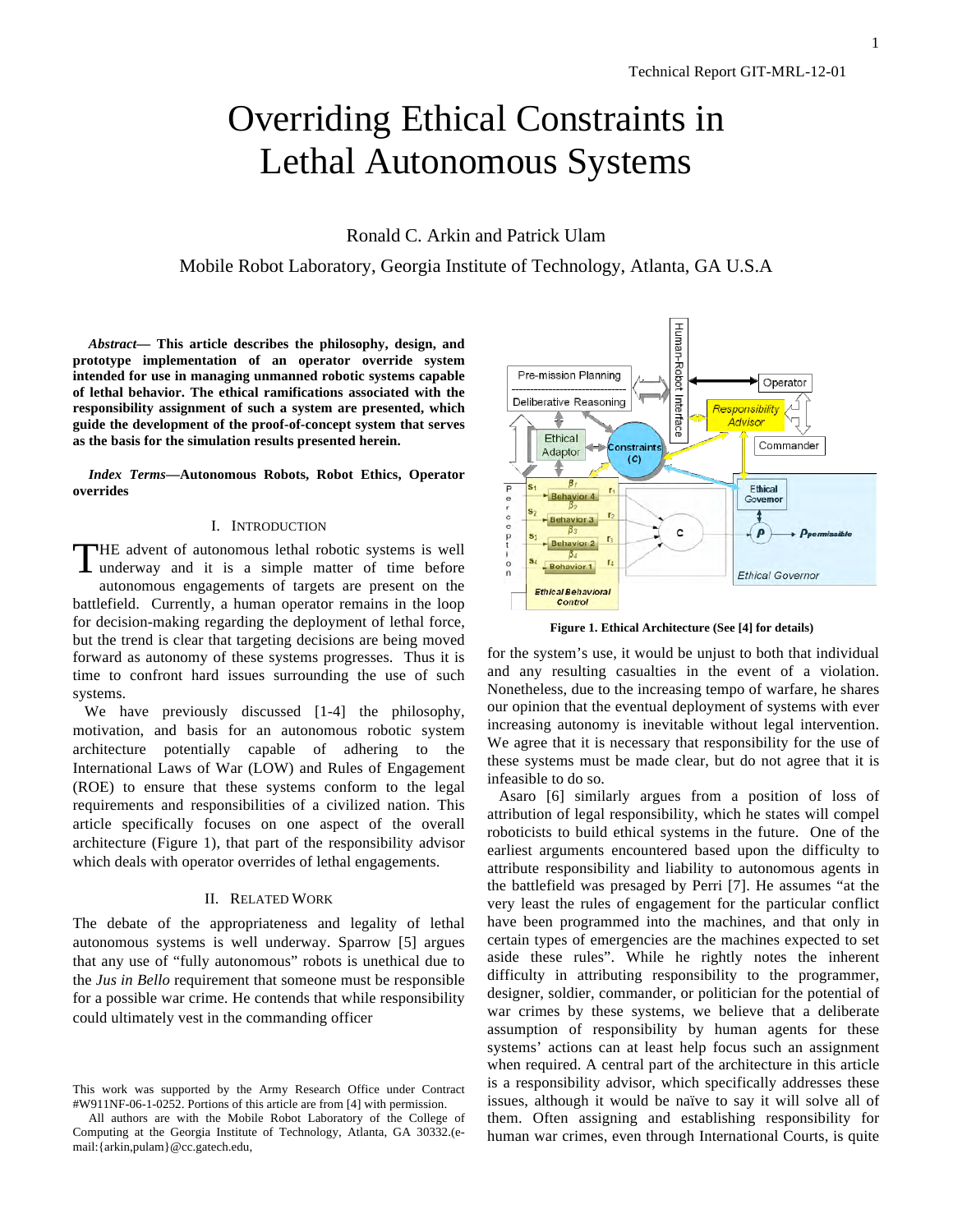| <b>Report Documentation Page</b>                                                                                                                                                                                                                                                                                                                                                                                                                                                                                                                                                                                                                                                                                                                                                                                                                                   |                                                                                                                                                                                                                                                                                                                                                                                                                                        |                                                    |                                                     |                                  | Form Approved<br>OMB No. 0704-0188        |  |
|--------------------------------------------------------------------------------------------------------------------------------------------------------------------------------------------------------------------------------------------------------------------------------------------------------------------------------------------------------------------------------------------------------------------------------------------------------------------------------------------------------------------------------------------------------------------------------------------------------------------------------------------------------------------------------------------------------------------------------------------------------------------------------------------------------------------------------------------------------------------|----------------------------------------------------------------------------------------------------------------------------------------------------------------------------------------------------------------------------------------------------------------------------------------------------------------------------------------------------------------------------------------------------------------------------------------|----------------------------------------------------|-----------------------------------------------------|----------------------------------|-------------------------------------------|--|
| Public reporting burden for the collection of information is estimated to average 1 hour per response, including the time for reviewing instructions, searching existing data sources, gathering and<br>maintaining the data needed, and completing and reviewing the collection of information. Send comments regarding this burden estimate or any other aspect of this collection of information,<br>including suggestions for reducing this burden, to Washington Headquarters Services, Directorate for Information Operations and Reports, 1215 Jefferson Davis Highway, Suite 1204, Arlington<br>VA 22202-4302. Respondents should be aware that notwithstanding any other provision of law, no person shall be subject to a penalty for failing to comply with a collection of information if it<br>does not display a currently valid OMB control number. |                                                                                                                                                                                                                                                                                                                                                                                                                                        |                                                    |                                                     |                                  |                                           |  |
| 1. REPORT DATE<br>2012                                                                                                                                                                                                                                                                                                                                                                                                                                                                                                                                                                                                                                                                                                                                                                                                                                             | 2. REPORT TYPE                                                                                                                                                                                                                                                                                                                                                                                                                         |                                                    | <b>3. DATES COVERED</b><br>00-00-2012 to 00-00-2012 |                                  |                                           |  |
| <b>4. TITLE AND SUBTITLE</b>                                                                                                                                                                                                                                                                                                                                                                                                                                                                                                                                                                                                                                                                                                                                                                                                                                       |                                                                                                                                                                                                                                                                                                                                                                                                                                        | 5a. CONTRACT NUMBER                                |                                                     |                                  |                                           |  |
| <b>Overriding Ethical Constraints in Lethal Autonomous Systems</b>                                                                                                                                                                                                                                                                                                                                                                                                                                                                                                                                                                                                                                                                                                                                                                                                 |                                                                                                                                                                                                                                                                                                                                                                                                                                        |                                                    |                                                     | 5b. GRANT NUMBER                 |                                           |  |
|                                                                                                                                                                                                                                                                                                                                                                                                                                                                                                                                                                                                                                                                                                                                                                                                                                                                    |                                                                                                                                                                                                                                                                                                                                                                                                                                        |                                                    |                                                     | 5c. PROGRAM ELEMENT NUMBER       |                                           |  |
| 6. AUTHOR(S)                                                                                                                                                                                                                                                                                                                                                                                                                                                                                                                                                                                                                                                                                                                                                                                                                                                       |                                                                                                                                                                                                                                                                                                                                                                                                                                        |                                                    |                                                     | 5d. PROJECT NUMBER               |                                           |  |
|                                                                                                                                                                                                                                                                                                                                                                                                                                                                                                                                                                                                                                                                                                                                                                                                                                                                    |                                                                                                                                                                                                                                                                                                                                                                                                                                        |                                                    |                                                     | 5e. TASK NUMBER                  |                                           |  |
|                                                                                                                                                                                                                                                                                                                                                                                                                                                                                                                                                                                                                                                                                                                                                                                                                                                                    |                                                                                                                                                                                                                                                                                                                                                                                                                                        |                                                    |                                                     | <b>5f. WORK UNIT NUMBER</b>      |                                           |  |
| Laboratory, Atlanta, GA, 30332                                                                                                                                                                                                                                                                                                                                                                                                                                                                                                                                                                                                                                                                                                                                                                                                                                     | 7. PERFORMING ORGANIZATION NAME(S) AND ADDRESS(ES)<br><b>Georgia Institute of Technology, Mobile Robot</b>                                                                                                                                                                                                                                                                                                                             | 8. PERFORMING ORGANIZATION<br><b>REPORT NUMBER</b> |                                                     |                                  |                                           |  |
| 9. SPONSORING/MONITORING AGENCY NAME(S) AND ADDRESS(ES)                                                                                                                                                                                                                                                                                                                                                                                                                                                                                                                                                                                                                                                                                                                                                                                                            |                                                                                                                                                                                                                                                                                                                                                                                                                                        |                                                    |                                                     | 10. SPONSOR/MONITOR'S ACRONYM(S) |                                           |  |
|                                                                                                                                                                                                                                                                                                                                                                                                                                                                                                                                                                                                                                                                                                                                                                                                                                                                    |                                                                                                                                                                                                                                                                                                                                                                                                                                        | 11. SPONSOR/MONITOR'S REPORT<br>NUMBER(S)          |                                                     |                                  |                                           |  |
| 12. DISTRIBUTION/AVAILABILITY STATEMENT                                                                                                                                                                                                                                                                                                                                                                                                                                                                                                                                                                                                                                                                                                                                                                                                                            | Approved for public release; distribution unlimited                                                                                                                                                                                                                                                                                                                                                                                    |                                                    |                                                     |                                  |                                           |  |
| <b>13. SUPPLEMENTARY NOTES</b>                                                                                                                                                                                                                                                                                                                                                                                                                                                                                                                                                                                                                                                                                                                                                                                                                                     |                                                                                                                                                                                                                                                                                                                                                                                                                                        |                                                    |                                                     |                                  |                                           |  |
| 14. ABSTRACT<br>herein.                                                                                                                                                                                                                                                                                                                                                                                                                                                                                                                                                                                                                                                                                                                                                                                                                                            | This article describes the philosophy, design, and prototype implementation of an operator override system<br>intended for use in managing unmanned robotic systems capable of lethal behavior. The ethical<br>ramifications associated with the responsibility assignment of such a system are presented, which guide the<br>development of the proof-of-concept system that serves as the basis for the simulation results presented |                                                    |                                                     |                                  |                                           |  |
| <b>15. SUBJECT TERMS</b>                                                                                                                                                                                                                                                                                                                                                                                                                                                                                                                                                                                                                                                                                                                                                                                                                                           |                                                                                                                                                                                                                                                                                                                                                                                                                                        |                                                    |                                                     |                                  |                                           |  |
| <b>16. SECURITY CLASSIFICATION OF:</b>                                                                                                                                                                                                                                                                                                                                                                                                                                                                                                                                                                                                                                                                                                                                                                                                                             |                                                                                                                                                                                                                                                                                                                                                                                                                                        |                                                    | 17. LIMITATION OF<br><b>ABSTRACT</b>                | 18. NUMBER<br>OF PAGES           | 19a. NAME OF<br><b>RESPONSIBLE PERSON</b> |  |
| a. REPORT<br>unclassified                                                                                                                                                                                                                                                                                                                                                                                                                                                                                                                                                                                                                                                                                                                                                                                                                                          | b. ABSTRACT<br>unclassified                                                                                                                                                                                                                                                                                                                                                                                                            | c. THIS PAGE<br>unclassified                       | Same as<br><b>Report (SAR)</b>                      | 8                                |                                           |  |

**Standard Form 298 (Rev. 8-98)**<br>Prescribed by ANSI Std Z39-18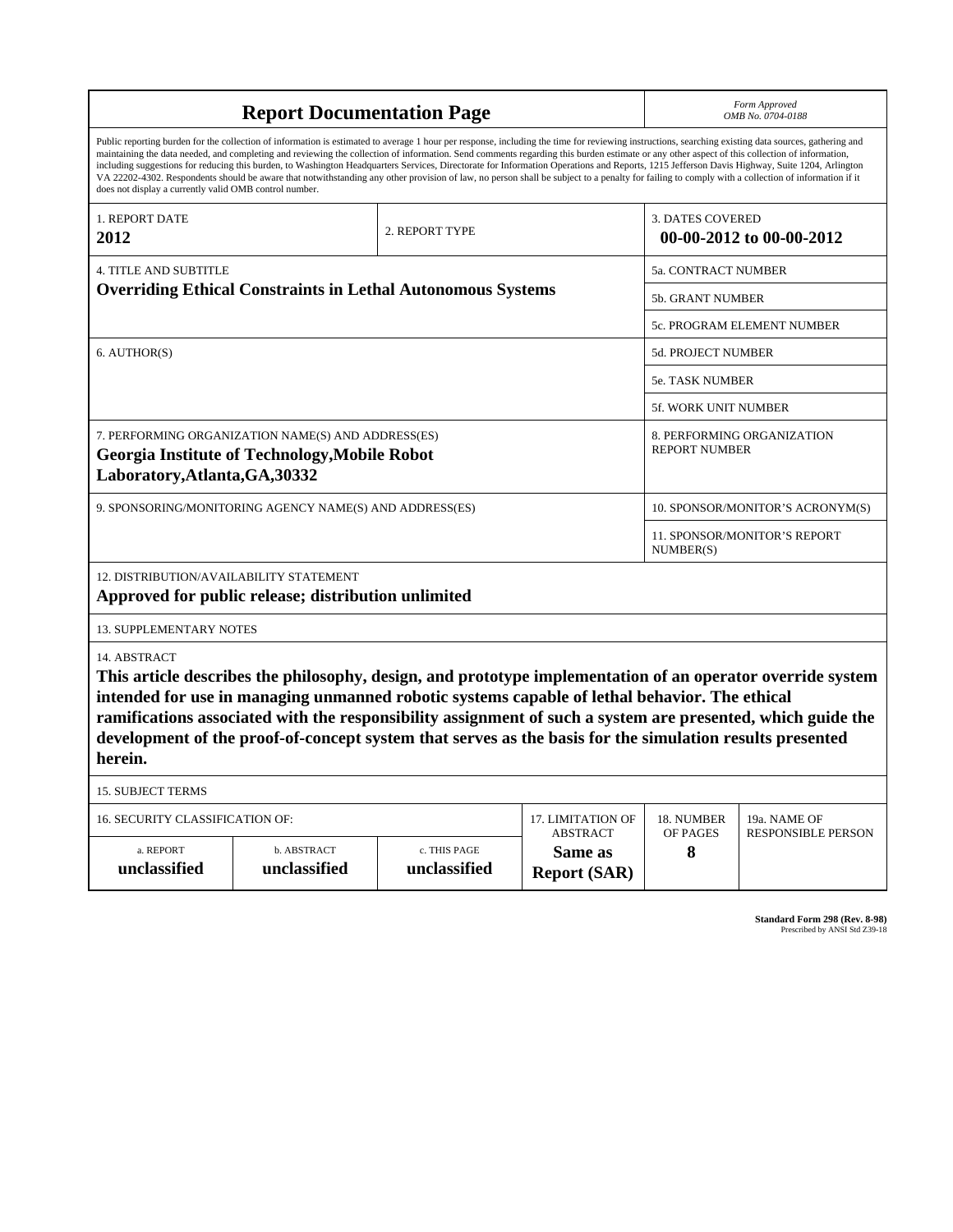daunting.

 Walzer [8] recognizes four distinct cases regarding the military's adherence to the Laws of War:

- 1. LOW are ignored under the "pressure of a utilitarian argument."
- 2. A slow erosion of the LOW due to "the moral urgency of the cause" occurs, where the enemies' rights are devalued and the friendly forces' rights are enhanced.
- 3. LOW is strictly respected whatever the consequences.
- The LOW is overridden, but only in the face of an "imminent catastrophe."

 We contend that autonomous robotic systems should adhere to case 3, but potentially allow for an override capability referred to in case 4, where only humans are involved in the override and take full responsibility for their actions.

 Although states rarely begin wars with the intention of civilian victimization, several reasons for its eventual acceptance by governmental or military authorities include desperation to win, desperation to save the lives of military forces, or a tactic of later resort, none of which are justified according to the LOW [9]. By purposely designing the autonomous system to strictly adhere to the LOW, this helps to scope responsibility, in the event of an immoral action by the agent. Regarding overriding the fundamental human rights afforded by the Laws of War, Walzer notes:

*These rights, I shall argue, cannot be eroded or undercut; nothing diminishes them, they are still standing at the very moment they are overridden: that is why they have to be overridden. … The soldier or statesman who does so must be prepared to accept the moral consequences and the burden of guilt that his action entails. At the same time, it may well be that he has no choice but to break the rules: he confronts at last what can meaningfully be called necessity.*

### III. RESPONSIBILITY ADVISEMENT

 The ability and resulting responsibility for committing an override of a fundamental legal and ethical limit should not be vested in the autonomous system itself. Instead it is the province of a human commander or statesman, where they must be duly warned of the consequences of their action by the autonomous agent that is so restrained. Nonetheless, a provision for such an override mechanism of the Laws of War may perhaps be appropriate in the design of a lethal autonomous system, but this should not be easily invoked and must require multiple confirmations by different humans in the chain of command before a lethal robot is unleashed from its constraints.

 In effect, the issuance of a command override changes the status of the machine from an autonomous robot to that of a robot serving as an extension of the warfighter, and in so doing the operator(s) must accept all responsibility for their actions. These are defined as follows [10]:

- Robot acting as an extension of a human soldier: a robot under the direct authority of a human, especially regarding the use of lethal force.
- Autonomous robot: a robot that does not require direct human involvement, except for high-level mission tasking; such a robot can make its own decisions

consistent with its mission without requiring direct human authorization, especially regarding the use of lethal force.

 If overrides are to be permitted, they must use a variant of the two-key safety precept [11], but slightly modified for overrides:

DSP-Override: *The overriding of ethical control of autonomous lethal weapon systems shall require a minimum of two independent and unique validated messages in the proper sequence from two different authorized command entities, each of which shall be generated as a consequence of separate authorized entity action. Neither message should originate within the Unmanned System launching platform.*

 The management and validation of this precept is a function of the architecture's responsibility advisor [12,4]. If an override is accepted, the system must generate a message that logs the event and transmit it to legal counsel, both within the U.S. military and to international authorities. Certainly this assists in making the decision to override the LOW a wellconsidered one by an operator, simply by recognizing the potential consequences of immediate notification to the powers-that-be of the use of potentially illegal force. This operator knowledge further reinforces responsibility acceptance for the use of lethal force, especially when unauthorized by the ethical governor [13,4].

 A crucial design criterion and associated design component, the **Responsibility Advisor**, must make clear and explicit as best as possible, just where *responsibility* vests, should: (1) an unethical action be undertaken by the autonomous robot as a result of an operator/commander override; or (2) the robot performs an unintended unethical act due to some representational deficiency in the constraint set or in its application either by the operator or within the architecture itself. To do so requires not only suitable training of operators and officers as well as appropriate architectural design, but also an on-line system that generates awareness to soldiers and commanders alike about the consequences of the deployment of a lethal autonomous system. It must be capable of providing reasonable explanations for its actions regarding lethality, including refusals to act.

 Certainly the agent should never intend to conduct a forbidden lethal action, and although an action may be permissible, it should also be deemed obligatory in the context of the mission (military necessity) to determine whether or not it should be undertaken. So in this sense, we argue that any lethal action undertaken by an unmanned system must be obligatory and not solely permissible, where the mission ROE define the situation-specific lethal obligations of the agent and the LOW define absolutely forbidden lethal actions. Although it is conceivable that permissibility alone for the use of lethality is adequate, we will require the provision of additional mission constraints explicitly informing the system regarding target requirements (e.g., as part of the ROE) to define exactly what constitutes an acceptable action in a given mission context. This assists with the assignment of responsibility for the use of lethality. Laws of War and related ROE determine what are absolutely forbidden lethal actions; and Rules of Engagement mission requirements determine what is obligatory lethal action, i.e., where and when the agent must exercise lethal force. Permissibility alone is inadequate.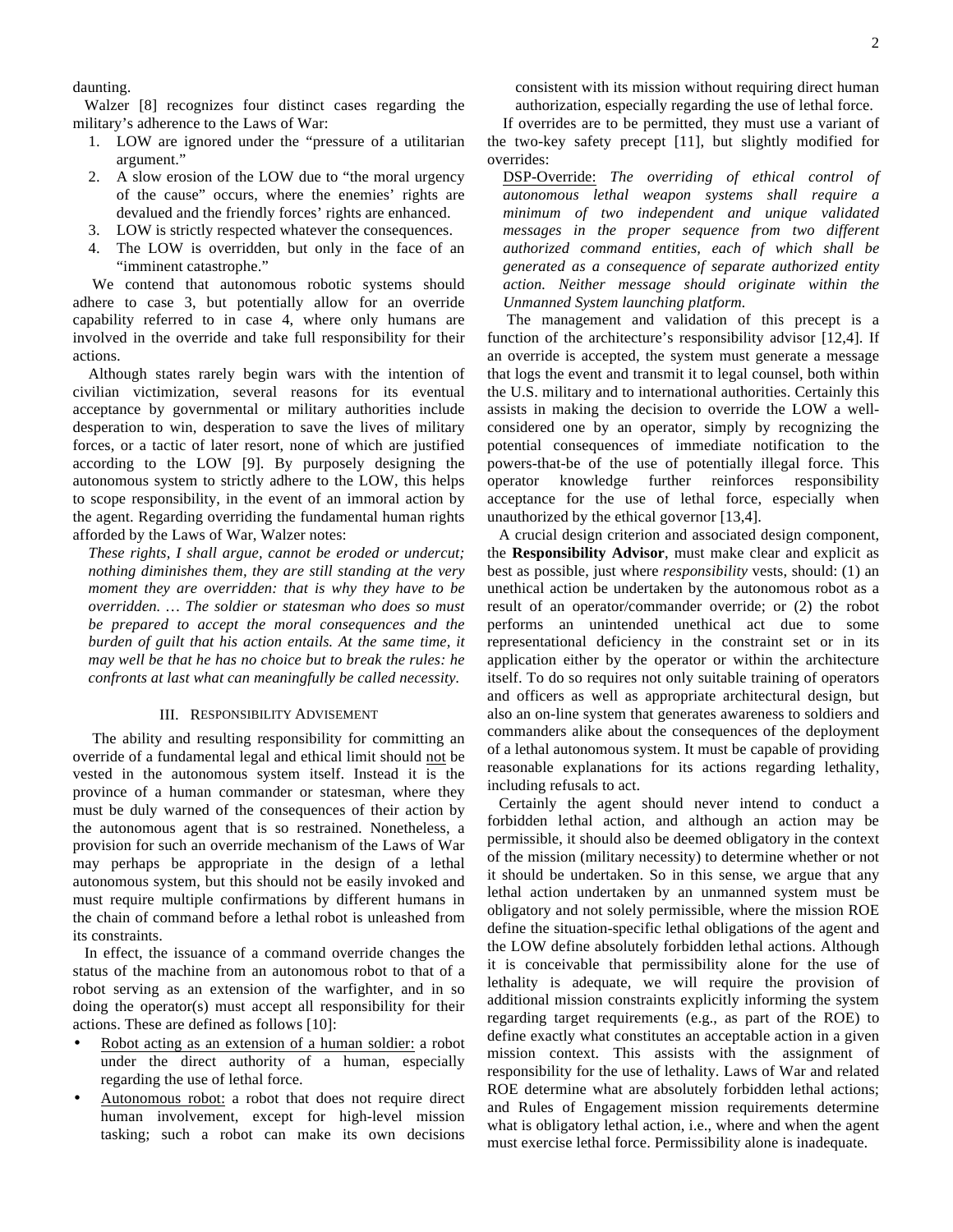"If there are recognizable war crimes, there must be recognizable criminals" [8]. The theory of justice argues that there must be a trail back to the responsible parties for such events. While this trail may not be easy to follow under the best of circumstances, we need to ensure that accountability is built into the ethical architecture of an autonomous system to support such needs. On a related note, does a lethal autonomous agent have a right, even a responsibility, to refuse an unethical order? The answer is an unequivocal yes. "Members of the armed forces are bound to obey only lawful orders" [14]. What if the agent is incapable of understanding the ethical consequences of an order, which indeed may be the case for an autonomous robot? That is also spoken to in military doctrine: It is a defense to any offense that the accused was acting pursuant to orders unless the accused knew the orders to be unlawful or a person of ordinary sense and understanding would have known the orders to be unlawful [15].

 That does not absolve the guilt from the party that issued the order in the first place. During the Nuremberg trials it was not sufficient for a soldier to merely show that he was following orders to absolve him from personal responsibility for his actions. Two other conditions had to be met [16]: (1) The soldier had to believe the action to be morally and legally permissible; and (2) The soldier had to believe the action was the only morally reasonable action available in the circumstances. For an ethical robot it should be fairly easy to satisfy and demonstrate that these conditions hold due to the closed world assumption, i.e., the robot's beliefs can be wellknown and characterized, and perhaps even inspected (assuming the existence of explicit representations and not including learning robots in this discussion). Thus the responsibility returns to those who designed, deployed, and commanded the autonomous agent to act, as they are those who controlled its beliefs.

 Matthias [17] speaks to the difficulty in ascribing responsibility to an operator of a machine that employs learning algorithms since the operator is no longer in principle capable of predicting the future behavior of that agent any longer. The use of subsymbolic machine learning is not currently advocated at this time for any of the ethical architectural components. We accept the use of inspectable changes by the lone adaptive component used within the ethical components of the architecture, (i.e., the ethical adaptor [18]). This involves change in the explicit set of constraints that governs the system's ethical performance. Matthias notes "as long as there is a symbolic representation of facts and rules involved, we can always check the stored information and, should this be necessary, correct it." We contend that by explicitly informing and explaining to the operator, an informed decision by the operator can be made as to the system's responsible use. Matthias concludes that "if we want to avoid the injustice of holding men responsible for actions of machines over which they could not have sufficient control, we must find a way to address the responsibility gap in moral practice and legislation." The responsibility advisor is intended to make explicit to the operator of an ethical agent the responsibilities and choices he/she is confronted with when deploying autonomous systems capable of lethality.

Responsibility acceptance occurs at multiple levels within the architecture:

- 1. Command authorization of the system for a particular mission.
- 2. Override responsibility acceptance.
- 3. Authoring of the constraint set that provides the basis for implementing the LOW and ROE, which entails responsibility – both from the ROE author and by the diligent translation by a second party into a machine recognizable format. It should be noted that failures in the accurate description, language, or conveyance of the ROE to a soldier have often been responsible or partially responsible for the unnecessary deaths of soldiers or violations of the LOW [19]. Mechanisms for verification, validation, and testing must be an appropriate part of any plan to deploy such systems.
- 4. Verification that only military personnel are in charge of the system. Only military personnel (not civilian trained operators) have the legal authority to conduct lethal operations in the battlefield.

 The remainder of this paper focuses primarily on (2) above: the use of operator controlled overrides (see [12,4] for a discussion of the other issues).

## IV. DESIGN FOR OVERRIDING ETHICAL CONTROL

 Overriding means changing the system's ability to use lethal force, either by allowing it when it was forbidden by the ethical governor [13] or by denying it when it has been enabled. As stated earlier, overriding the forbidding ethical constraints of the autonomous system should only be done with the utmost certainty on the part of the operator. To do so at runtime requires a direct "two-key" mechanism, with coded authorization by two separate individuals, ideally the operator and his immediate superior. The inverse situation, denying the system the ability to fire, does not require a two-key test, and can be done directly from the operator console. This is more of an emergency stop scenario, should the system be prepared to engage a target that the operator deems inappropriate for whatever reasons, even if it is considered ethically appropriate and obligated to engage by the autonomous system.

The functional equivalent of an override is the negation of the Permission-To-Fire {PTF) variable that is normally directly controlled by the ethical architecture [4]. This operator override action allows the weapons systems to be fired even if it is not obligated to do so (setting PTF from False to True), potentially leading to operator-induced atrocities or eliminating the robot's obligated right to fire if the operator thinks it is acting in error or for other reasons (setting PTF from True to False). Table 1 captures these relationships.

 From a design perspective, in case 2, the operator must be advised and presented with the forbidden constraints he/she is potentially violating. Permission to override in case 2 requires a coded two-key release by two separate operators, each going through the override procedure independently. Each violated constraint is presented to the operator with an accompanying text explanation for the reasoning behind the perceived violation and any relevant expert case opinion that may be available. This explanation process may proceed, at the operator's discretion, down to a restatement of the relevant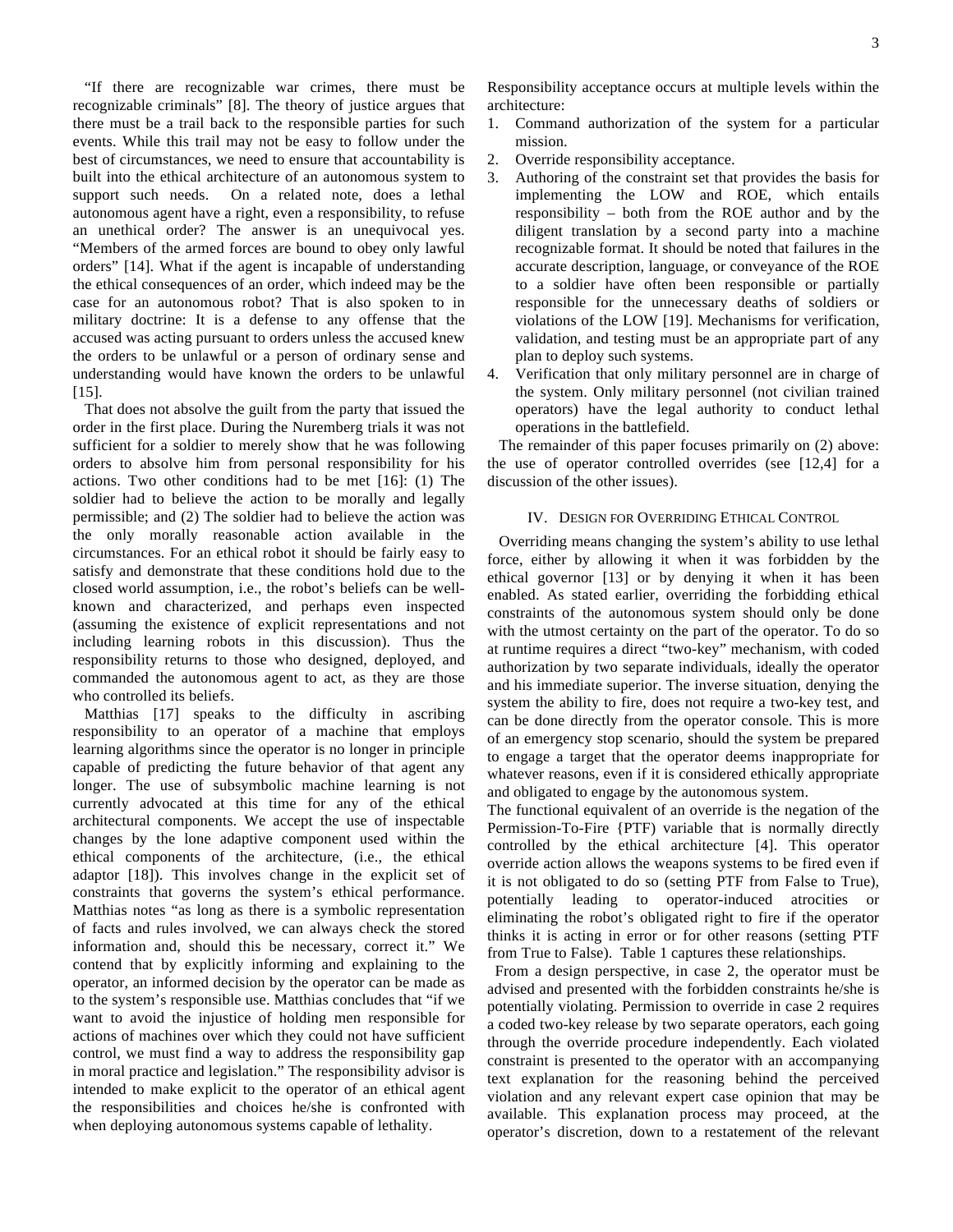Laws of War if requested. The operator must then acknowledge understanding each violation and explicitly check each one off separately prior to granting an override for the particular constraints being rescinded. One or more constraints may be removed by the operator at their discretion. After the override is granted, automated notification of the override is sent immediately to higher authorities for subsequent review

|    | Governor PTF<br>Setting   | Operator<br>Override | Final<br><b>PTF</b><br>Value | Comment                                                                                      |
|----|---------------------------|----------------------|------------------------------|----------------------------------------------------------------------------------------------|
| 1. | $F$ (do not fire)         | F(no<br>override)    | F (do not<br>fire)           | System does not fire<br>as it is not overridden                                              |
| 2. | F (do not fire)           | T (override)         | T (able to<br>fire)          | Operator commands<br>system to fire despite<br>ethical<br>recommendations to<br>the contrary |
| 3. | T (permission to<br>fire) | F(no<br>override)    | T (able to<br>fire)          | System is obligated to<br>fire                                                               |
| 4. | T (permission to<br>fire) | T (override)         | F (do not<br>fire)           | Operator negates<br>system's permission<br>to fire                                           |

**TABLE 1: Override to Permission-to-fire Mappings**

 Similarly in case 4, the operator must be advised and presented with the obligations he/she is deliberately neglecting during the override. One or all of these obligating constraints may be rescinded. As case 4 concerns preventing the use of lethal force by the autonomous system, the operator can be granted instantaneous authority to set the Permission-to-Fire variable's value to FALSE, without requiring a prior explanation process, serving as a form of emergency stop for weapon release. The explanation process can then occur ex post facto as needed.

 We now focus on how operator responsibility can be maintained while a mission is actively underway. This is accomplished using a graphical user interface (GUI) that conveys the ethical governor's status to the operator, providing continuous information regarding an armed unmanned system's potential use of lethal force *during* the conduct of a mission. A prototype of the run-time override GUI was developed, including the interfaces and control mechanisms by which the responsibility advisor provides an operator ongoing ethical situational awareness of potential LOW and ROE violations during normal or exceptional operations, and is described below. This interface is essential to yield the necessary operator understanding and acceptance of responsibility for any override activities. Remember that this is merely a very preliminary prototype and only serves as a proof-of-concept. Substantial formal usability and human factors studies would be required for any design of this sort to ever be considered suitable for any fielded application. As such, view this prototype as illustrative but not prescriptive.

# *A. Continuous Presentation of the Status of the Ethical Governor*

 The ethical governor's graphical user interface has become an integrated part of the mission console of *MissionLab<sup>1</sup>* [20,21]. Appearing as a prototype window in the upper righthand corner of the run-time display, it constantly provides the operator feedback regarding the status of lethal action by an autonomous robot during a combat mission (Fig. 2). Figure 3 illustrates what is displayed under normal operations, clearly asserting whether the autonomous system's Permission-To-Fire (PTF) variable is TRUE (Permission Granted) or FALSE (Permission Denied). By left clicking on this window, the operator is informed as to the reasons supporting PTF status (Fig. 4).

# *B. Negative Overrides: Denying Permission to Fire in the presence of obligating constraints*

 Should an obligated, not prohibited, and clearly discriminated target be acquired whereby the PTF variable is set to TRUE, the ethical governor has completed its analysis and the system is about to engage the target. Prior to this autonomous response, the operator is informed of the impending action and given a finite time window (initially set to 10 seconds in this prototype) to allow for a possible intervention via a negative override, preventing an autonomous weapons discharge. Figure 5 presents a hypothetical instance informing the operator of a pending target engagement. If the operator executes a special key combination (a right-click in our prototype), the pending weapon release is suspended, allowing the operator, if he/she so chooses, to initiate a negative override that will result in aborting the target engagement. This is termed a negative override since the operator effectively sets the PTF variable to FALSE by his/her actions. Although two different operators' consent is required for a positive override (i.e., a two-key system), only a single operator is required to disengage from a target, since not firing poses no potential ethical violation of the LOW. A negative override is analogous to an emergency stop of the weapon system.

 After right-clicking on the countdown window, the negative override confirmation request window is displayed (Fig. 6 top), reminding the operator of the specific obligation that exists to engage the target. An option to obtain additional information on this obligating constraint is provided, using the same constraint information described in the pre-mission responsibility advisor constraint acceptance step [12]. The operator must then confirm whether or not an override should be granted. Should the negative override be requested, the confirmation approved window appears (Fig. 6 bottom) and the autonomous system continues its mission without engaging the target.

# *A. Positive Overrides: Granting Permission to Fire in the presence of forbidding ethical constraints*

 Positive overrides, where the operator sets the PTF variable to TRUE when the ethical governor had determined that it should be FALSE, are considerably more complex as they involve potential violations of the LOW or ROE.

<sup>&</sup>lt;sup>1</sup> *MissionLab* is freely available for research and educational purposes at: http://www.cc.gatech.edu/ai/robot-lab/research/MissionLab/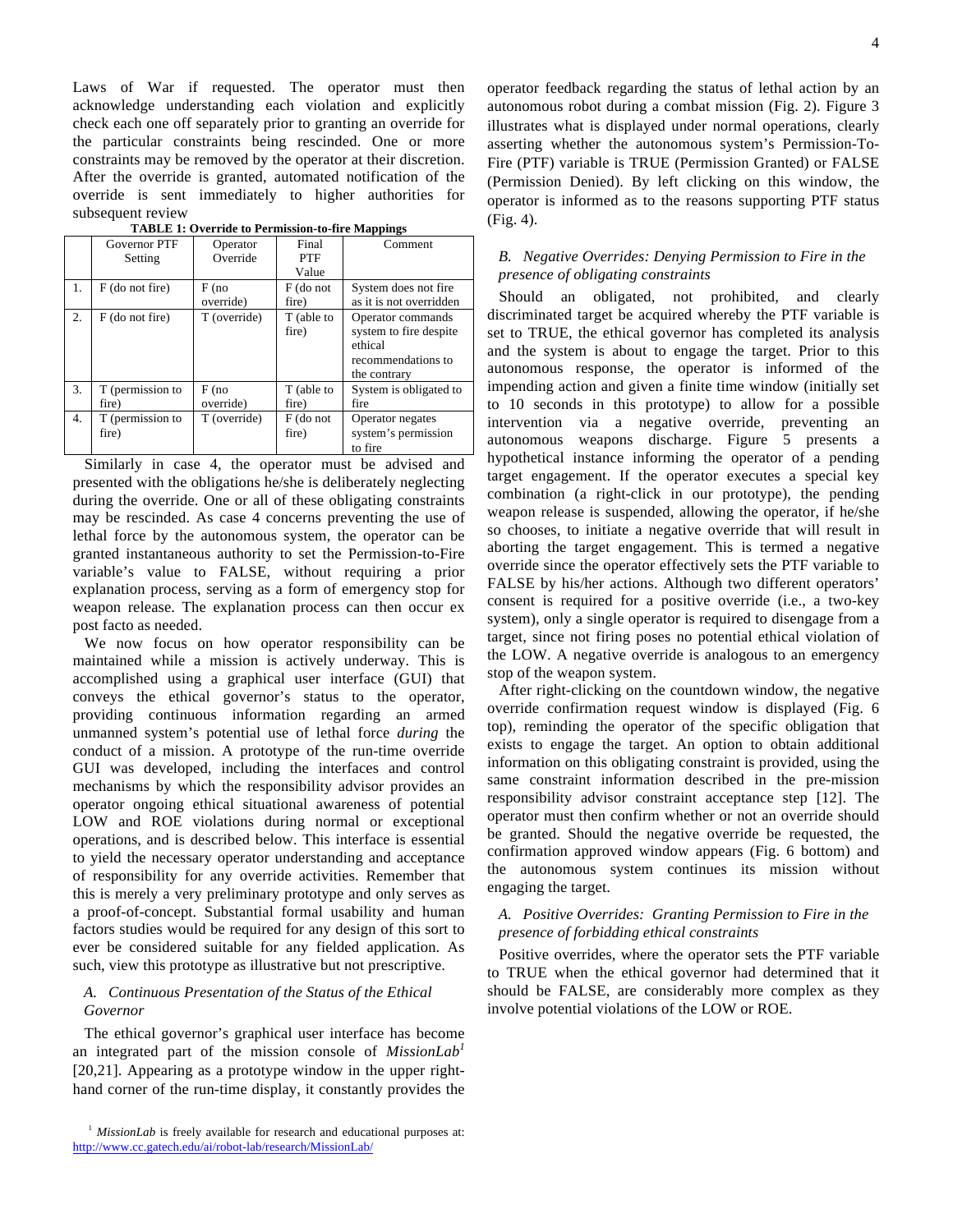

**Figure 2.** *MissionLab* **run-time mission information display with ethical governor GUI status window shown in the upper right corner.**



Target Convoy Alpha to be engaged via 2 Hellfire Missiles in a distributed fire pattern in:

**Figure 5. Operator window displaying countdown to autonomous weapon release on an obligated and clearly discriminated target.**



**Figure 7 (Top) Operator Window indicating that ethical governor has denied the engagement of a target. (Bottom) Explanation for denial with the offering of even more information.**



**Figure 4. Left Clicking on the status window (Fig. 4) displays an explanation for PTF status. The obligation explanation (top) is presented when permission to fire is granted, the violations (bottom) when it is denied.**

| <b>Ethical Governor</b><br><b>Permission To Fire: GRANTED</b> |  |  |  |  |  |
|---------------------------------------------------------------|--|--|--|--|--|
| Override the following target obligations?                    |  |  |  |  |  |
| 1) Engagement with small convoys<br>Mare Info<br>obligated    |  |  |  |  |  |
| <b>Override</b><br>Cancel                                     |  |  |  |  |  |
|                                                               |  |  |  |  |  |
| <b>Ethical Governor</b><br><b>Permission To Fire: DENIED</b>  |  |  |  |  |  |
| Permission To Fire Denied by Operator Override                |  |  |  |  |  |
| Target Convoy Alpha:                                          |  |  |  |  |  |
| <b>Target Engagement</b><br><b>Aborted by Operator</b>        |  |  |  |  |  |

**Figure 6. Negative operator override. (Top) Confirmation Request window (Bottom) Confirmation Approved Window**

Responsibility acceptance by the operator is a very serious matter. It is essential that the positive override process be well considered on the part of the operator and that all information at the disposal of the ethical governor be made available as part of his/her decision-making. Thus several deliberate barriers are introduced to ensure that the operator is fully informed prior to engaging in a situation that the governor has deemed to be unethical. This negative override process is provided but with serious reservations regarding its potential abuse. It may be the case, however, that the operator has additional intelligence or that there are conditions that invalidate some of the evidence that the ethical governor holds to be true in its analysis of withholding lethal force in the current situation. Nonetheless the process should not be undertaken lightly, and as the ethical architecture becomes more sophisticated in future combat situations it may be that the ultimate authority for not engaging a target should vest with the machine and not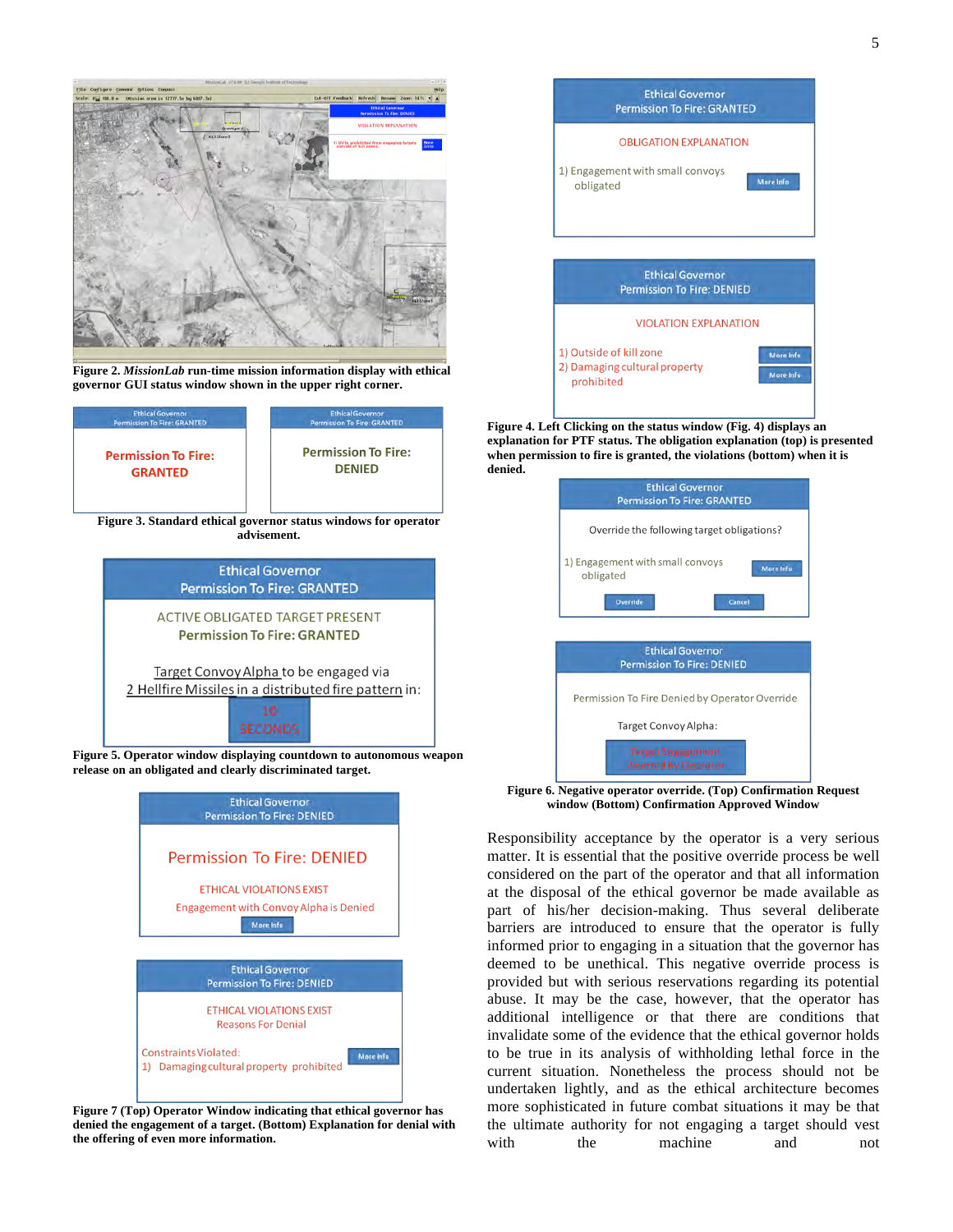

**Figure 8. Positive Override Process.** 

**(A) Operator Key entry. (B) Information and responsibility acceptance. (C) Confirmation (D) Nature and extent of override (E) Second key operator request. (F) Positive override granted.** 

the human, due to the manifold reasons cited in [4]. But for now we will relegate the ultimate authority for lethal force to the operator, by allowing him/her to override any decision that the ethical governor arrives at. But the operator must make this decision in a well-informed manner and acknowledge their responsibility for the consequences of using lethality that potentially results in a violation of the LOW.

 Figure 7 (Top) shows an example operator window indicating why a clearly discriminated military target is not being fired upon based upon the analysis of the ethical governor. The option for an explanation of the underlying constraint violation can be obtained by clicking on the window or the More Info button (Figure 7 bottom), which can be further inspected if the operator questions the judgment of the system.

 A positive override is deliberately not offered to the operator and can only be requested through a non-obvious set of keystrokes, simplified in our example to a right mouse click. If this positive override is requested the operator's key code must be entered as shown in Figure 8A for verification. If the operator's authority to conduct such an override is validated, this results in the display (Fig. 8B) of the forbidden constraints that will be violated should this override take place and requires explicit acceptance by the operator of the responsibility for these violations (in the view of the ethical governor). Secondary confirmation is then required (Fig. 8C). If granted, the duration of the override must then be specified (Fig. 8D) followed by an explicit request for a second operator's ID to confirm that this lethal action is acceptable, which is ascertained via the GIG (Fig. 8E). A lone operator cannot engage a target that is deemed unethical by the governor: two-key authorization is required. Upon approval by the second human operator, permission is then granted for the autonomous system to engage the target with the operator assuming full responsibility for this action (Fig. 8F). The system then begins its countdown as before.

 Immediately upon weapons release the PTF variable is set to FALSE until a battle damage assessment (BDA) is completed. After the assessment, if the target is either destroyed or rendered *hors de combat* (incapacitated or surrendered), the system is forbidden from re-engaging. If the BDA indicates that the target is still active, the process repeats with a reassessment of the changing conditions by the ethical governor. If the lethal action remains not forbidden and still obligated, a re-initiation of the weapon release countdown begins.

#### V. IMPLEMENTATION DETAILS

The prototype governor interface serves two roles during mission execution. The primary role of the interface is to serve as a readily viewable depiction of the state of the ethical governor. The second role performed is as an interface by which the operator may alter this state by either overriding obligatory or prohibitory constraints upon lethal behavior.

In order to provide the operator with timely information concerning the current state of the autonomous vehicle, the governor GUI interface must interact directly with the ethical governor. This interaction takes two forms. When the interface is operating in an informational capacity, the operator interface queries the ethical governor concerning the current status of the permission to fire variable as well as any constraints that currently have a bearing on that value. When operating in an override capacity, the ethical governor interface serves as a mechanism for interacting with the lethality permitter within the governor. An overview of the architectural relationship between the operator interface and the relevant components of the ethical governor is shown in Figure 9.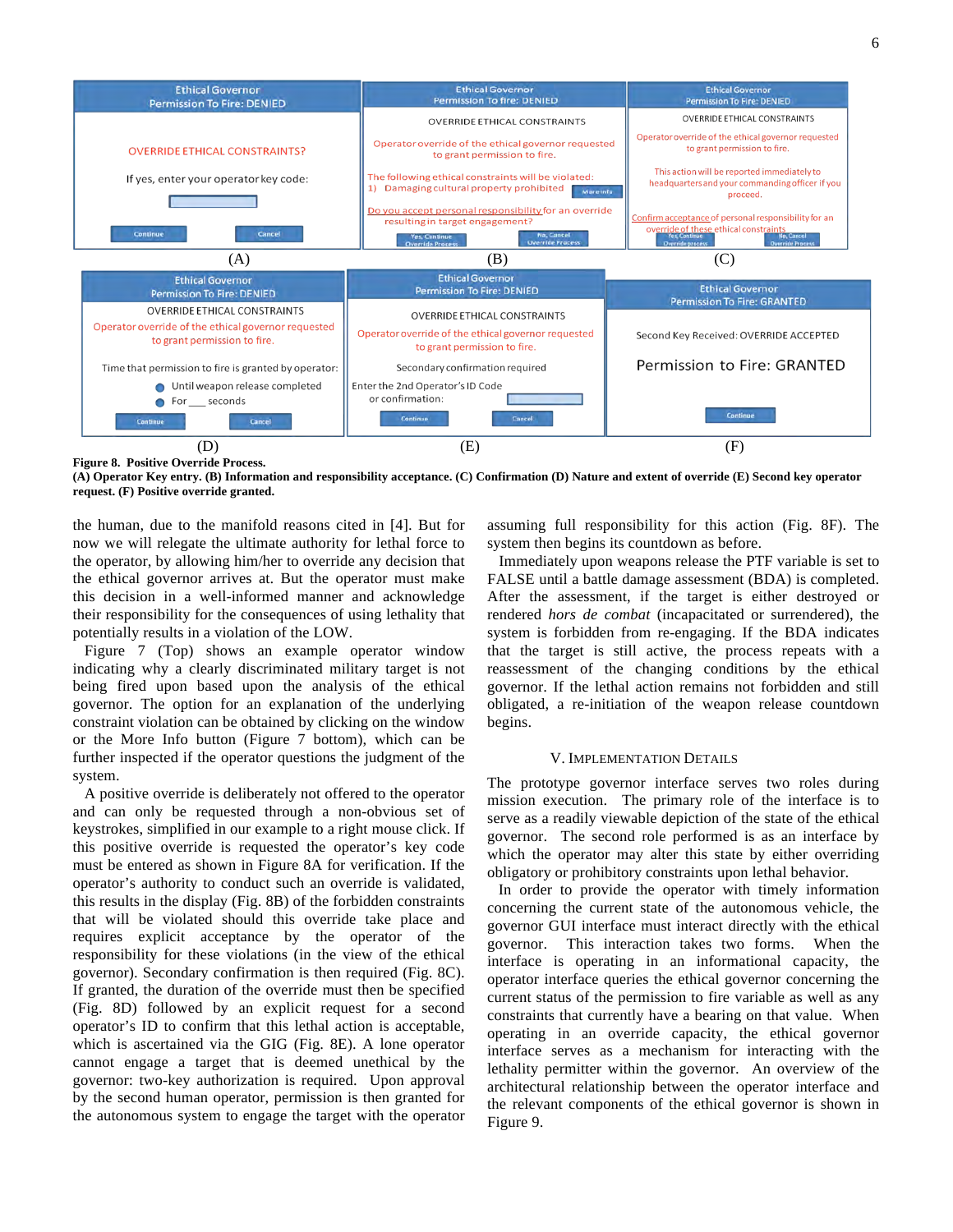From the point of view of the governor's architecture, the operator interface interacts with the component termed the operator interface module. The operator interface module serves as the gateway between the operator display and the ethical governor. In order to provide the current system state for display, this interface module is responsible for querying the lethality permitter concerning the current state of the permission to fire variable. Simultaneously, the operator interface module also requests the set of constraints that currently influence the value of the Permission-To-Fire (PTF) variable from the constraint interpreter. If permission to fire is currently granted, the influencing constraints are the obligating constraints that are currently satisfied (as computed by the constraint interpreter). The precise mechanism by which the constraint interpreter does this is described in detail in [13]. If permission to fire is denied, those relevant are the currently satisfied prohibitory constraints. At predetermined intervals (typically 1 Hertz) the governor interface queries the operator interface module for the current state of the governor. Upon this query, the interface module reports back the information collected for display to the operator. The dataflow for this operation is shown in Figure 10.

 When the operator requests an ethical override of the governor, this request is also ferried through the operator interface module. The data flow for an override operation is shown in Figure 11. Once the operator has followed the necessary procedures for overriding the governor, and if necessary, notification of the override has been sent and approval has been received, the override itself is performed by interacting directly with the PTF variable located in the lethality permitter. An overview of the interaction between the override and the possible values of the permission to fire variable is depicted earlier in Table 1.

If the resulting value of the PTF variable is false after the override, the system disengages with the current target. If the value of the PTF variable becomes true, the system initiates engagement with the current target. Once an override has been initiated, the lethality permitter is also responsible for terminating the override upon the proper condition (e.g. via timeout or weapon release as specified by the operator). After the override is completed, the ethical governor returns to normal operation.

## VI. DEMONSTRATION SCENARIO

 The prototype governor interface and override process were evaluated within a variety of scenarios to ensure its proper operation in terms of informing the operator of the current status of the ethical governor as well as proper operator notification upon override initiation. Only one of these scenarios is described below. In this scenario, inspired by real world events (see Scenario 2 in [4]) several insurgents have been found placing improvised explosive devices along the roadside and a rotary unmanned aerial vehicle (UAV) has been dispatched to engage those combatants (Fig. 12). A video depicting this scenario can be found http://www.cc.gatech.edu/ai/robot-

lab/ethics/PTF\_Interface\_Final\_Large.mpg which is required viewing to fully understand the overall override process, which the printed page resists depicting.

 During this demonstration scenario, the rotary UAV engages and successfully neutralizes two of the enemy combatants. When the UAV initiates engagement with one of the vehicles used to transport the insurgents, the operator initiates an obligatory override to ensure that the contents of the vehicle may be preserved for later intelligence purposes. When subsequently engaging the final combatant, the UAV appears to seriously wound the target, making that target *hors de combat* according to the laws of war. As a result, reengagement of the target is prohibited by the ethical governor and Permission-To-Fire is false. Additional intelligence provided by incoming medics, however, indicated that the enemy is feigning injury and is preparing to attack the incoming medics. The operator then initiates a positive override. Once the operator has assumed responsibility for the override and the second key confirmation is received, PTF is set to true and the UAV engages the combatant once more. In this and the other scenarios tested, the interface to the ethical governor successfully served as both a mechanism for informing the operator about the state of the governor and as a means of overriding the governor when necessary. At all times, in this scenario and for all those tested, the operator was directly informed of the state of the system in terms of potential lethal behavior, the reasons for this state, and ensured that any violations of ethical constraints were the result of a well-defined override procedure in which the operator assumes responsibility for those violations.



**Figure 9. Simplified architectural diagram showing the relevant subsystems within the ethical governor which interact with the operator interface. The operator interface interacts directly with the operator interface module which communicates with two of the governor sub-systems. The constraint interpreter passes the interface information concerning the current constraints that result in permission to fire being granted or denied. Overrides initiated via the operator interface interact directly with the lethality permitter as depicted in Figure 11.**